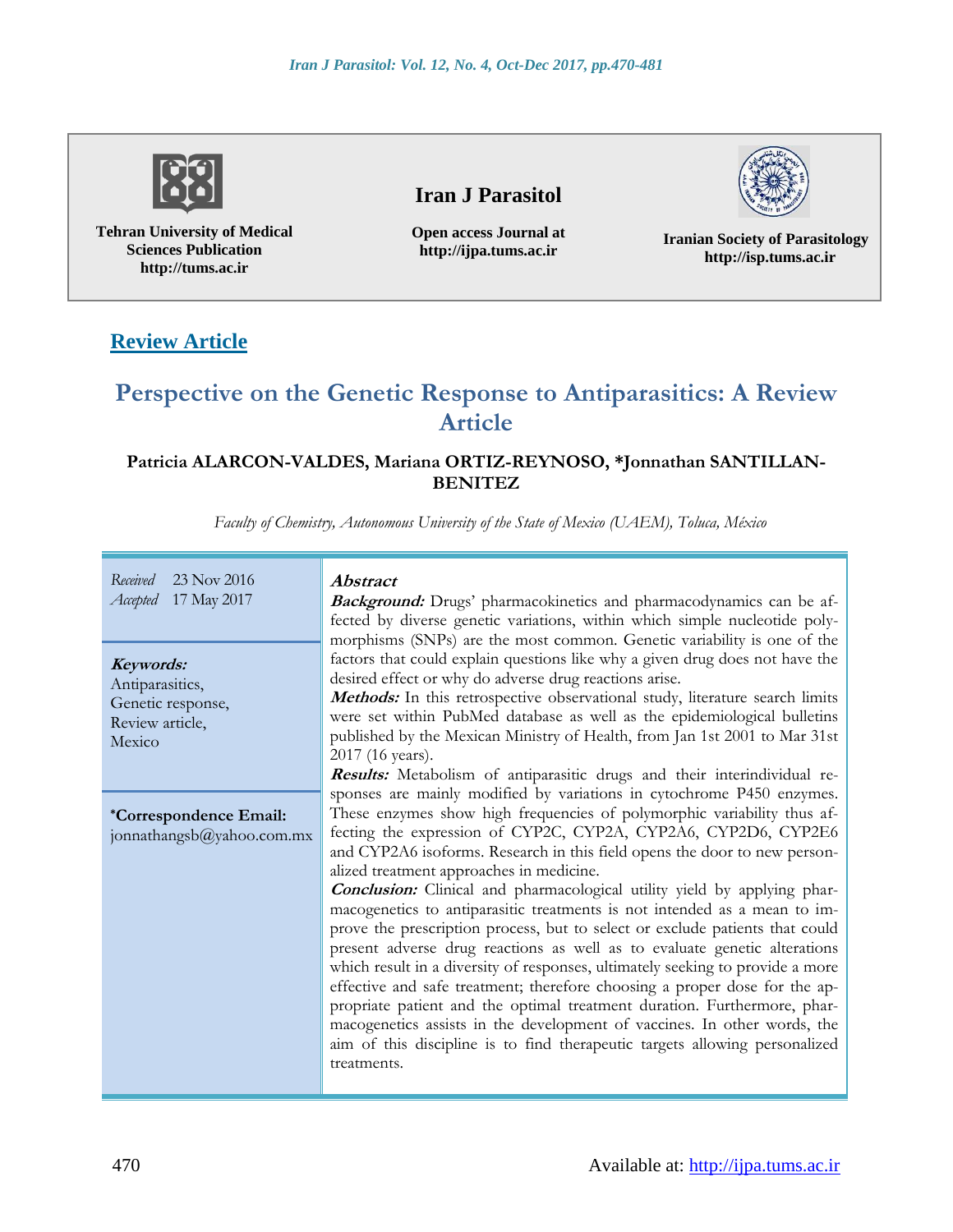## **Introduction**

arasitic infections have historically had repercussions in the areas of health, society, and politics. These diseases are **COMPRESE COMPREND TO A SET OF SERVICE A** society, and politics. These diseases are comprised of infections produced by protozoans, helminthes or ectoparasites. Their importance, based on the frequency, is geohelminthiasis, protozoan intestinal infection, malaria, schistosomiasis and lymphatic filariasis (1).

Probably, the parasitic infection having the most impact on human health, on a global scale, is malaria, for which an approximate annual mortality of 584000 people is reported, followed by protozoan intestinal infection, leishmaniasis and African trypanosomiasis (2- 4).

## **Methods**

 In this retrospective observational study, literature search limits were set within Pub-Med database as well as the epidemiological bulletins published by the Mexican Ministry of Health, from January 1st 2001 to March 31st 2017 (16 years).

## **Results and Discussion**

#### **Parasitic Intestinal Infections**

Diseases related to intestinal parasites continue to be the most common cause of chronic endemic infections in developing countries found in tropical and subtropical areas, reason for which WHO has designated them as NTDs (Neglected Tropical Diseases) or nonattended tropical diseases. This classification is based on the following characteristics: geographical localization (tropical or subtropical, priority within health strategy plans, insufficient research, limited research funding and little intervention (5).

Due to a variety of eco-social factors such as ecological and climatic change, anthropogenic effects, such as human migration, urbanization, and industrialization, besides variation in host susceptibility towards parasites, together with genetic changes observed in parasites, as well as in their hosts. Infections caused by parasites present changes in their incidence and pathogenicity (6-8), insomuch that the prevalence of these diseases in the present day is not only rising in developing countries but also developed countries. To illustrate the aforementioned, in one of the reports generated by the Panamerican Health Organization (OPS) (9) , in 14 countries in Latin America the prevalence of geohelminths is greater than 20% and in some cases it can reach 90%. These infections are considered by the WHO as a "generalized public health issue".

One example that shows the rise in prevalence of parasitic infections in developed countries is that of two cohort studies done in France, where an increase in the presence of an intestinal protozoan, from 3% to 6.1% was observed (10); although not enough to reach the minimum threshold established by the WHO to be considered a public health issue (20%), this increase does reflect the need to review hygiene measures for water and food handling, as well as the migration of people from developing countries (11).

Despite the efforts to reduce the prevalence of parasitosis, there has been no significant change. There are more than 2 billion persons infected with at least one species of intestinal parasite and 4 billion having a risk of infection  $(12)$ .

Human beings can be hosts to more than 72 genuses of protozoans and helminths, including the following: *Plasmodium, Trypanosoma, Leishmania, Giardia, Entamoeba, Blastocystis, Enterobius, Cistoisospora, Cyclospora, Cryptosporidium, Balantidium, Toxoplasma, Enterocytozoon, Encephalitozoon, Ascaris, Trichuris, Necator, Ancylostoma, Onchocerca, Hymenolepis, Taenia*, to name a few.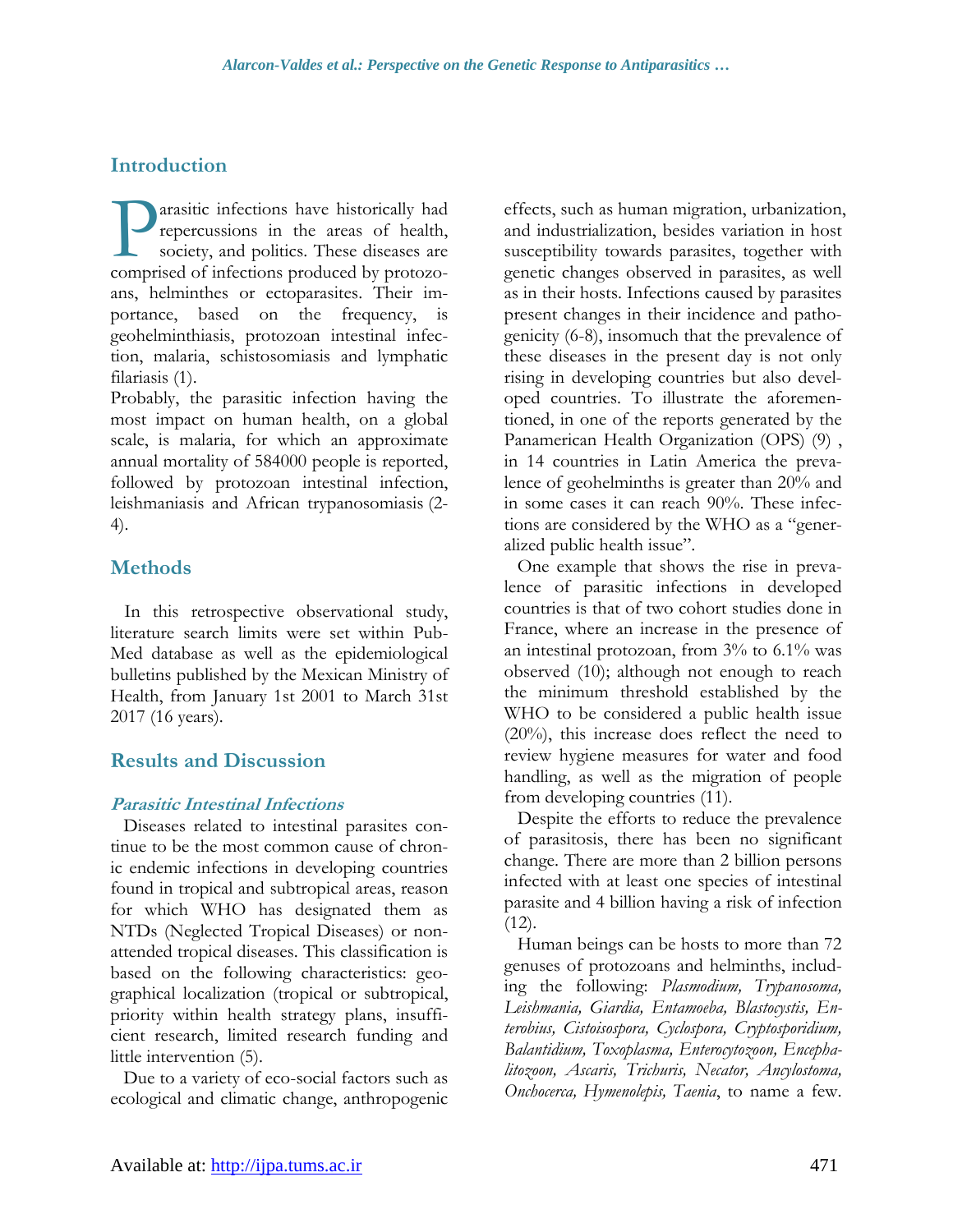Several of these geniuses can cause intestinal parasitic infections, which continue to be a serious health issue, especially in countries with greater poverty; being the lead cause of parasitosis the contamination of food and water with fecal matter (13, 14).

#### **Intestinal parasites of medical importance and their classification**

In this review, the traditional classification for parasites in humans is considered, adapted for its application to medical practice (15) (Table 1).

#### **Impact of parasitosis on the health of the Mexican population**

Mexico has a population of 119530753 inhabitants, according to the 2015 National census survey. Public health system reports epidemiological data indicating that more than 69% of people present intestinal parasitosis by pathogenic or commensal agents.

Among the causal agents most frequently associated, are the following: *Entamoeba histolytica, Giardia lamblia, and Blastocystis* spp. (protozoans); *Ascaris lumbricoides, Trichuris trichiura, Hymenolepis nana, Taenia saginata y Taenia solium* (helminths). Population studies report a frequency of 12% for parasitosis, identifying the presence of two or more intestinal parasites (16-18).

In Mexico, the national system of epidemiological surveillance (SINAVE) informs, through periodic bulletins, data on morbidity of diseases subject to epidemiological surveillance, in which intestinal parasitosis are found and considered a public health issue due to the magnitude of their incidence.

Likewise its transcendence is linked overall to secondary diseases such as anemia and surgical complications that occur in the cases of uncinariasis and ascariasis (18).

**Table 1:** Classification of the parasites which infect humans having major medical interest, adapted for its application to medical practice (15)

| Protozoans       | <b>Amoebas</b>                                                                 |                                     |  |  |  |  |  |  |
|------------------|--------------------------------------------------------------------------------|-------------------------------------|--|--|--|--|--|--|
|                  | Flagellated                                                                    |                                     |  |  |  |  |  |  |
|                  |                                                                                | Sporozoos or Apicomplexa (coccidia) |  |  |  |  |  |  |
|                  | Ciliates                                                                       |                                     |  |  |  |  |  |  |
|                  | Microspondia (still considered to be fungi, for their genomics and proteomics) |                                     |  |  |  |  |  |  |
|                  | "Others", in which <i>Blastocystis</i> is found                                |                                     |  |  |  |  |  |  |
| <b>Helminths</b> | <b>Nematodes</b>                                                               |                                     |  |  |  |  |  |  |
|                  | <b>Flatworms</b>                                                               | <b>Tapeworms</b>                    |  |  |  |  |  |  |
|                  |                                                                                | Trematodes                          |  |  |  |  |  |  |

The broad geographical and sociodemographic diversity of Mexico allows for a high incidence in intestinal parasitosis among the general population According to the morbidity yearbook of 2015, an incidence rate of 279.28 per 100000 inhabitants corresponds to protozoan and 206.73 per 100000 inhabitants to helminth infections. This data evidences the importance of diagnosis, treatment, and prevention of intestinal parasitosis (19). Parasitosis affect physical growth and cognitive development in boys and girls(20).

#### **Antiparasitics used in Mexico**

Antiparasitic treatment has evolved over the last century, from the use of antimonial inorganic compounds with activity against tissue protozoans such as *Leishmania*, to arsenic based preparations (i.e. Fowler's arsenical liquor, an aqueous-alcoholic solution of sodium arsenite) as well as azoic colorants such as trypan blue; the two latter showing trypanocidal activity. Nitroimidazole ring molecules such as metronidazole (the drug of choice against protozoans) and heterocyclic nitrogenated com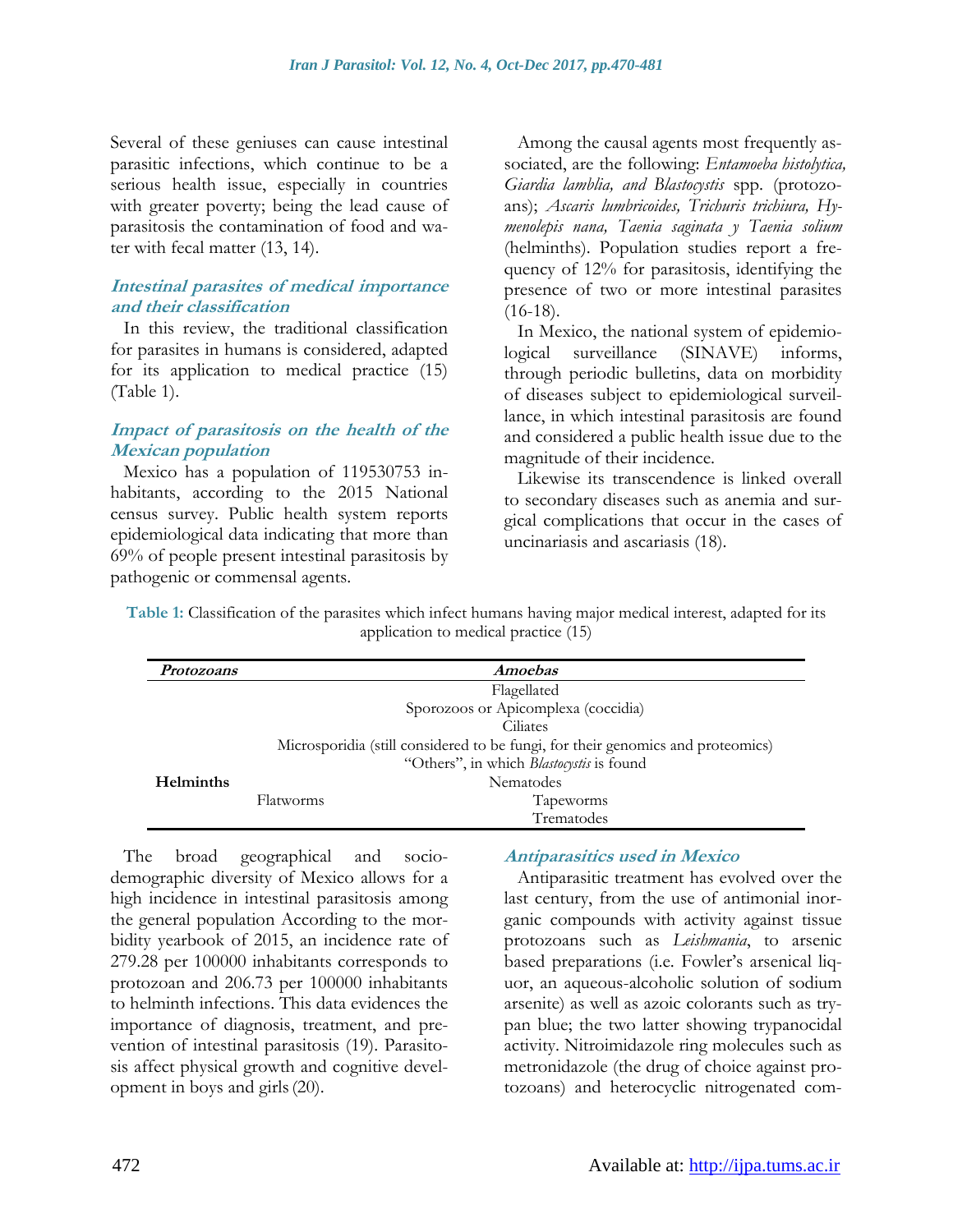pounds such as nitazoxanide have a broad antiparasitic spectrum (4, 17, 21, 22).

Currently, control of parasitic infections is mainly based on the use of drugs, because there are only a limited number of vaccines available against a few parasites(23).

The antiparasitic treatment applied in Mexico comprises drugs targeted against intestinal parasites, most commonly metronidazole, albendazole, mebendazole, nitazoxanide, tinidazole and secnidazole, for which an efficacy between 80% and 95% is reported. These drugs present adverse reactions such as abdominal pain, nausea, vomit and alterations of taste in cases where treatment duration is greater than 48 hours (4,16-18).

Furthermore, for conventional regimes consisting of metronidazole, tinidazole and albendazole, treatment failures have been reported in approximately 20% of cases (24). The action of antiparasitics is based on its capacity of binding to certain sites of the parasitic structure and to inhibit important cellular functions (14). The majority of antiparasitic drugs usually have one of the following mechanisms of action (4):

> a)Affectation of biosynthetic metabolism: antiprotozoan drugs.

> b)Alteration of energetic metabolism, structural proteins or neuromuscular function: antihelminthic drugs.

The pharmacological targets of antiparasitics are mainly: receptors (nuclear, membrane or cytoplasmic), transport molecules, enzymes and ionic channels (25) (Fig. 1).

A brief of the inhibition mechanisms for proteins and structural molecules, as well as the biochemical mechanisms for selective action of the most representative antiparasitic drugs can be observed in Tables 2 and 3.

Next, we display some antiparasitics and their pharmacological targets, which are indicated by Arabic numbers: 1. Proguanil, 2. Benznidazole, Nifurtimox, Chloroquine, Quinine, Metronidazole, 3. Amphotericin B, 4. Primaquine, 5. Chloroquine, 6. Albendazole, Mebendazole, triclabendazole, Praziquantel, Ivermectin (Fig. 1).



**Fig. 1:** Pharmacological targets of main antiparasitic drugs of medical importance in humans (4)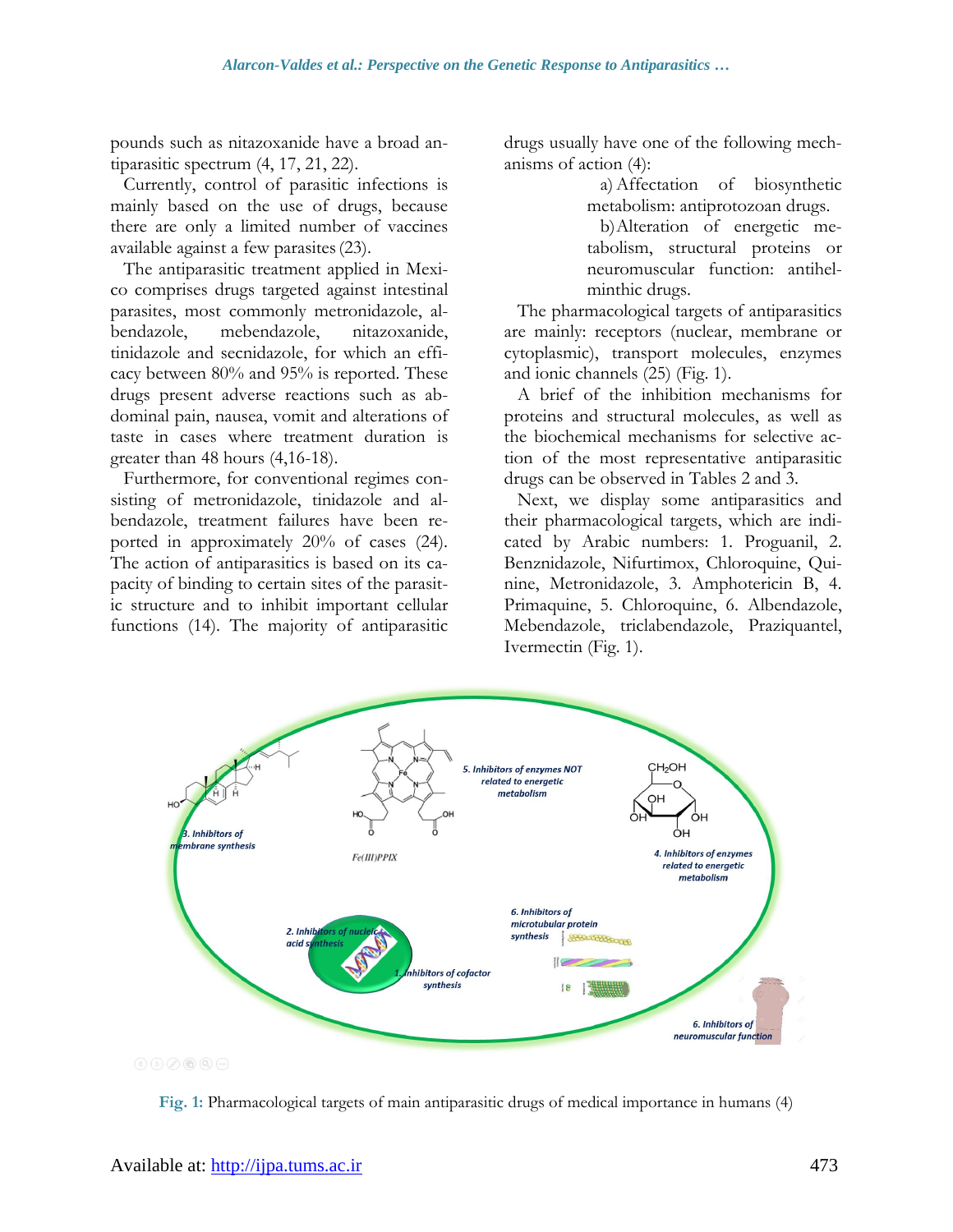| <b>Inhibitors</b>                                                    | Drug                                                                                                                                 | Mechanism                                                                                                                                                                                                                                                                                                    | Parasite                                              | Example                                                                                                                                                                                                       |  |  |
|----------------------------------------------------------------------|--------------------------------------------------------------------------------------------------------------------------------------|--------------------------------------------------------------------------------------------------------------------------------------------------------------------------------------------------------------------------------------------------------------------------------------------------------------|-------------------------------------------------------|---------------------------------------------------------------------------------------------------------------------------------------------------------------------------------------------------------------|--|--|
| Of cofactor synthesis                                                | Sulphonamides<br>(sulphadoxine)<br>Sulfones<br>(dapsone)<br>Diaminopyrimidines<br>(trimethoprim,<br>pyrimethamine)<br>Proguanil      | Blockage of tetrahydrofolate biosynthe-<br>sis, necessary in the synthesis of DNA<br>(sulphadoxine, antagonist of<br>paraaminobenzoic acid, is used to fix the<br>dihydropteroate synthetase; it is adminis-<br>tered with pyrimethamine; trimethoprim<br>and proguanil inhibit dihydrofolate re-<br>ductase | Sporozoos<br>(coccidia)                               | Plasmodium spp.                                                                                                                                                                                               |  |  |
| Of the synthesis of<br>nucleic acids                                 | Chloroquines,<br>Quinine<br>Diamidines (pen-<br>tamidine)<br>Benznidazole<br>Nifurtimox<br>Metronidazole<br>Tinidazole               | They insert themselves into the sequence<br>of base pairs<br>(Chloroquine inhibits polymerase)<br>They intercalate between base pairs and<br>act ionically<br>Nitrogen group activation alkylates DNA                                                                                                        | Protozoans:<br>(sporozoos-<br>coccidia),<br>anaerobic | Trypanosoma cruzi<br>Blastocystis spp.<br>Giardia lamblia                                                                                                                                                     |  |  |
| Of membrane synthesis                                                | Amphotericin B                                                                                                                       | Fixes itself to ergosterol, altering the<br>permeability of the membrane, allowing<br>the exit of K+ and other moleculas, in<br>addition to oxidative process.                                                                                                                                               | Protozoans:<br>Tissue y<br>free-living<br>amoebas     | Leishmania spp.<br>Naegleria spp.                                                                                                                                                                             |  |  |
| Of enzymes related to<br>energetic metabolism                        | Melarsoprol<br>(arsenicales trivalentes)<br>Estibogluconato<br>sódico<br>Antimoniato de<br>meglumina<br>(antimoniales pentavalentes) | Blockage of kinases of glycolysis (py-<br>ruvate kinase)                                                                                                                                                                                                                                                     |                                                       | Trypanosoma spp.<br>Leishmania spp.                                                                                                                                                                           |  |  |
|                                                                      | Suramin                                                                                                                              | Inhibits glucose 6-phosphate dehydro-<br>genase (G6PD) of the route of the pen-<br>toses                                                                                                                                                                                                                     |                                                       | Tryopanosoma spp.                                                                                                                                                                                             |  |  |
|                                                                      | Nitazoxanide<br>Primaquine                                                                                                           | Inhibits pyruvate: ferredoxin óxido-<br>reductase (PFOR)<br>Blockage of mitocondrial transport of                                                                                                                                                                                                            |                                                       | Cryptosporidium spp.<br>Giardia lamblia<br>Plasmodium vuivax                                                                                                                                                  |  |  |
|                                                                      | Atovaquone                                                                                                                           | electrons, thus interfering with respirato-<br>ry chain                                                                                                                                                                                                                                                      |                                                       | Plasmodium ovale<br>Toxopolasma gondii                                                                                                                                                                        |  |  |
| Enzymes not related to<br>energetic metabolism                       | Chloroquine                                                                                                                          | Inhibits hemopolymerase of the parasite<br>and intoxicates it with iron, since it in-<br>creases concentration of<br>ferriprotoporphyin IX                                                                                                                                                                   | Protozoans<br>(sporozoos-<br>coccidia)                | Plasmodium spp.                                                                                                                                                                                               |  |  |
|                                                                      | Eflornithine                                                                                                                         | Interferes in the biosynthesis of polyam-<br>ines, irreversibly blocking la ornithine<br>decarboxylase                                                                                                                                                                                                       |                                                       | Trypanosoma spp.                                                                                                                                                                                              |  |  |
| Of non-enzymatic pro-<br>teins related to micro-<br>tubular function | Carbamates<br>Benzimidazoles<br>(albendazole, mebendazole,<br>triclabendazole)                                                       | Union to microtubules of the parasite,<br>blocking assembly of tubulins.<br>Alters secretion of acetylcholinesterase.<br>Disminishes the incorporation of glucose<br>to the parasite                                                                                                                         | Helminths                                             | Trichuris trichiura<br>Áscaris lumbricoides                                                                                                                                                                   |  |  |
| Of the neuromuscular<br>function                                     | Levamisole<br>Pyrantel<br>Metrifonate<br>Piperazine<br>Diethylcarbamazine<br>Ivermectin<br>Praziquantel                              | Interaction with the acetylcholine recep-<br>tor (ACh), blocking the neuromuscular<br>system of the parasite, increasing perme-<br>ability in the membrane of the parasite,<br>creating chlorine channels; ivermetic is<br>also a GABA agonist                                                               |                                                       | Necator americanus<br>Ancylostoma duodenale<br>Enterobius vermicularis<br>Wuchereria brancofti<br>Strongyloides stercolaris<br>Onchocerca volvulus<br>Toxocara spp.<br>Fasciolopsis buski<br>Hymenolepis spp. |  |  |

#### **Table 2:** Mechanism of inhibition of proteins and structural molecules (4, 21, 25)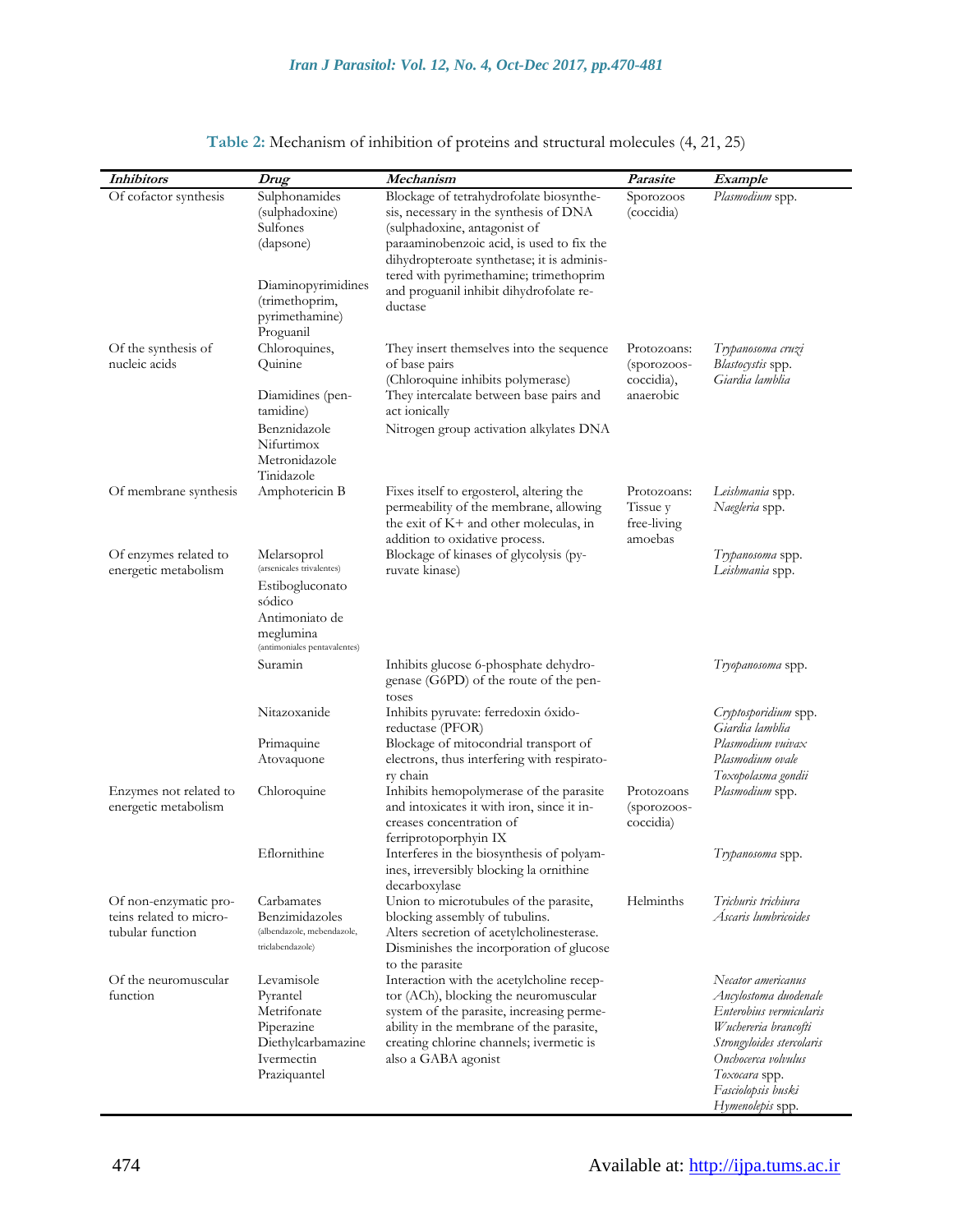| Antiparasitic drugs     | Parasite                                       | <i>Biochemical mechanism</i>                              |
|-------------------------|------------------------------------------------|-----------------------------------------------------------|
| Chloroquine             | Protozoans                                     | Different intake or secretion of the compound between the |
| Pentamidine             | (sporozoos-coccidia)                           | cell of the parasite and of the host                      |
| Metronidazole           | Amoebas                                        | Drug activates only within the parasite                   |
|                         | Ciliates: balantidiasis                        |                                                           |
|                         | Protozoans anaerobic: blastocystosis, giardia- |                                                           |
|                         | sis, trichomoniasis                            |                                                           |
| Nifurtimox              | sporozoos (coccidia)                           |                                                           |
|                         | Chagas disease or trypanosomiasis              |                                                           |
| Suramina                | Protozoans flagellates                         | Site of action present only in parasite cell              |
| Albendazole             | Helminthhs, microsporidia                      | Different targets within the parasite and in the host     |
| Eflornithine            | Protozoans flagellated (american trypanosomi-  |                                                           |
|                         | asis or Chagas disease)                        |                                                           |
| Antimonials pentavalent | Tissue protozoans : leishmaniasis, African     | Greater toxic effect in the parasite than in the host     |
| Melarsoprol             | trypanosomiasis                                |                                                           |

**Table 3:** Biochemical mechanisms for selective action of the main anti-protozoan drugs in humans (25)

Secondary effects of antiparasitic drugs lead to incompletion of treatment by the choice of the patient, which aggravates the risk of propagation of resistant strains and the evasion of the host's immune system due to the presence of variations on the surface proteins of the parasite. Therefore, the development of vaccines is an important challenge for the control of infections caused by parasites (24).

Research strategies for antiparasitics mainly consider the study of genes that codify enzymes involved in activation mechanisms of antiparasitic drugs, inhibition of important cellular functions, induction of programmed parasite death, study of the factors of virulence or pathogenicity, among others (26).

#### **Pharmacogenomics and antiparasitics**

Pharmacogenomics is a concept mentioned in literature since 1997. Before this year, the term "pharmacogenetics" (coined by Friedrich Vogel in 1959) was of common use, but because the acceptance of the definition of terms has not been formally established yet, authors use the words indistinctly<sup>27</sup>.

A consensus to differentiate the connotations of both terms is that "pharmacogenomics" considers the polygenic effect over the safe and effective response towards drugs, as well as there adverse effects, where "pharmacogenetics" approaches a monogenic effect that influences in the variability of pharmacological metabolism (28).

Currently, pharmacogenetics is viewed as a branch of pharmacology that delves into genetic variability and its relation to the diverse interindividual and interpopulational responses towards drugs (29). The field of application of pharmacogenomics in drugs includes antiparasitics (Fig. 2).

Genetic variability, which distinguishes every single person, shows a difference as low as 0.1% in human genome; in other words, we share a genome with a similarity of 99.9% (30).

Genetic variability is established based on simultaneous existence in a population of genomes having distinct alleles for a particular locus. These changes are called "polymorphisms" and their presence in the human genome is approximately of 10-30 million (31).

The genetic difference, which distinguishes one human from other human beings, is expressed in various degrees, although not necessarily in a cause-effect scenario. Within the genetic variability among individuals and populations, there are phenotypical systems such as the ABO system, height, and eye color, to mention some. Other notable contrasts due to our genetic variability are the susceptibility to different diseases, as well as the diverse pharmacokinetic responses to drugs (30).

In this manner, the influence of variations in the genes that codify enzymes which corre-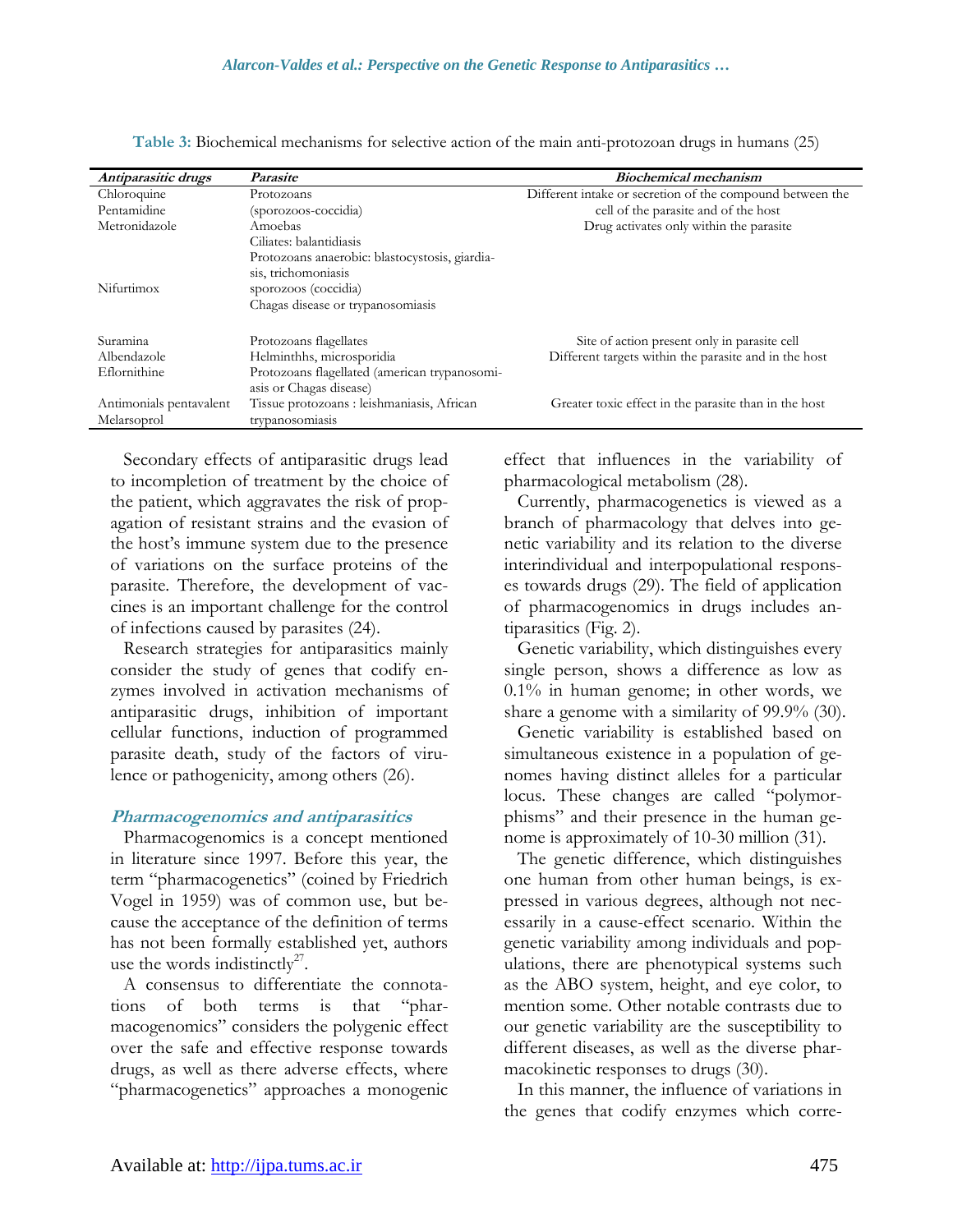spondingly metabolize drugs leads to the appearance of adverse reactions after the administration of a drug, as well as in the rise of frequency in collateral effects, exacerbation of physiological reactions, resistance to treatment, susceptibility to diseases, alterations in drug metabolism, changes in drug transporters, modifications in receptors, among others (32) (Fig. 3).



**Fig. 2:** Field of application of pharmacogenomics in antiparasitics



**Fig. 3:** Effect of the genetic variability in the metabolism of antiparasitic drugs (41)

A drug can be affected both in its pharmacokinetics and pharmacodynamics by the diverse genetic variations, and this is one of the factors that could explain why a given dose of a drug does not produce the desired effect in a group of patients, but instead it leads to toxicity in another and, in some cases, presents interactions with other drugs (32).

Only 25% to 60% of patients have an effective and safe response to the majority of drugs (33), including antiparasitics; the remaining percentage presents adverse drugs reactions (34). The WHO defines said reactions as "whatever response to a drug that is harmful, non-intended and that is produced at habitual doses for prophylaxis, diagnosis or treatment"  $(35)$ .

The global notification program for adverse drug reactions was created in the 1960s by the WHO and accounts for 119 countries nowadays. Mexico began its participation in the program in 1999. The information is collected by pharmacies, the pharmaceutical industry, hospital pharmacovigilance units and state centers. It is provided through the National Center of Pharmacovigilance (CNFV) that depends directly from the Federal Commission for the Protection against Sanitary Risks (COFEPRIS) of the Secretary of Health, which reunites and directs the information to the surveillance center in Uppsala, Sweden, which is the operational coordinator of the drug surveillance program for the WHO (36- 39).

Besides the genetics of the individuals, the interindividual variability in the response to drugs is multifactorial, comprising factors such as age, sex, ethnicity, anthropometry, lifestyle, diet, stress, drug interactions, previous or concomitant diseases.

Furthermore, drugs can provoke genome variations, such as the intermediary reduced hydroxylamine, which is a potential mutagen that is formed in the endogenic process involved in the reduction of metronidazole molecule, and for which the capability of generating punctual mutations has been proposed  $(40).$ 

In the present day, the variations in around 20 genes provide useful predictions of reac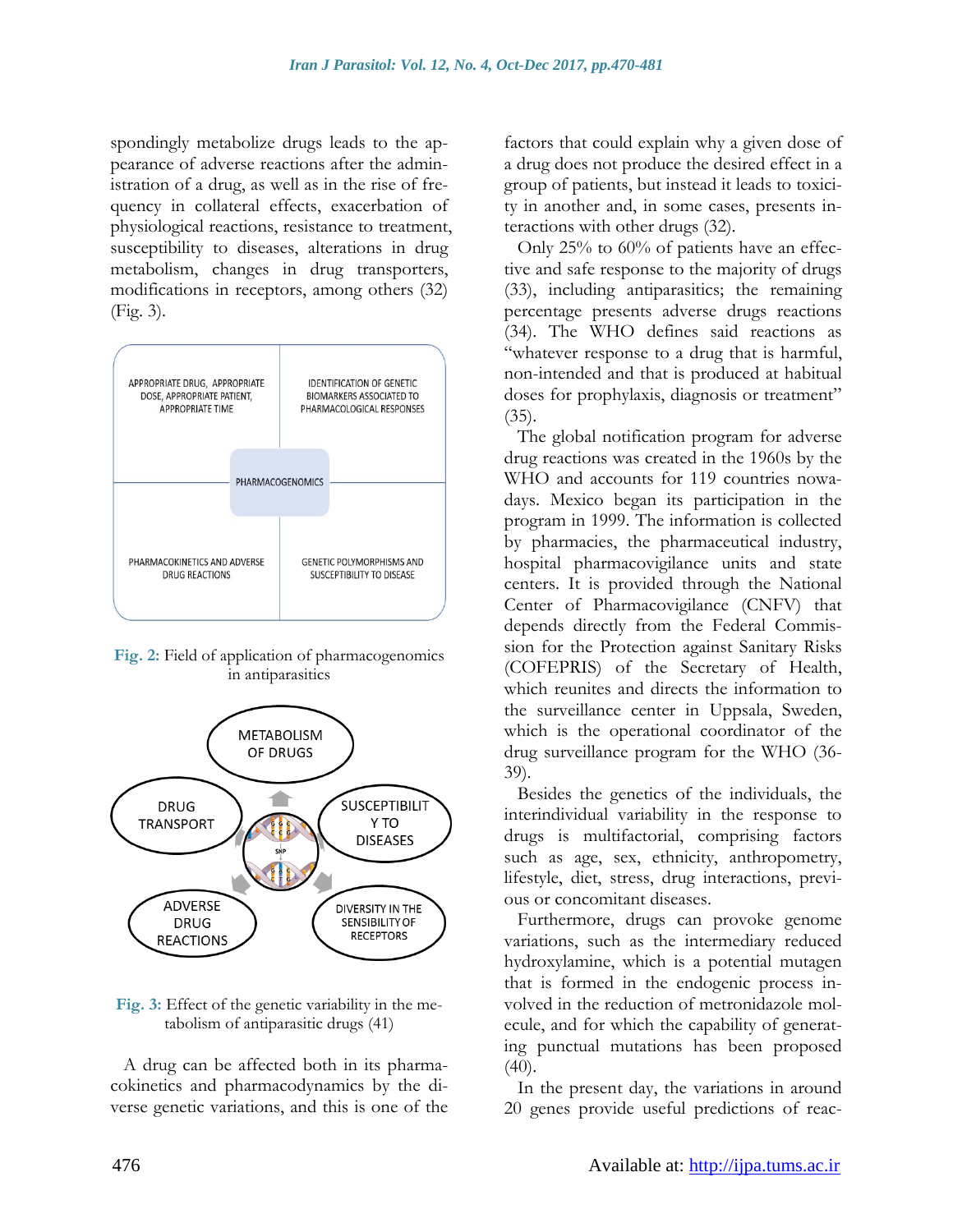tions to drugs for at least 7% of drugs (80 to 100) approved by the FDA (34).

Around 500 genes in our genome are related to the response and safety of drugs. These genes can be studied from a pharmacological point of view in a differential manner, such as pharmacokinetic genes, which are those destined to codifying the proteins involved in the Absorption, Distribution, Metabolism and Elimination (ADME) process, among which enzymes of drug oxidative metabolism are found (isoforms of CYP), as well as plasmatic proteins and transporters, pharmacodynamic genes that implicate proteins, receptors, ion channels and immunomodulatory molecules (42, 43).

A deep study of the genes involved in the pharmacokinetics and pharmacodynamics of the antiparasitics will allow for the discovery of therapeutic targets that assist in the search for personalized treatment, these approach does not imply a prescription based treatment, but rather the selection or exclusion of patients that could present adverse drug reactions, for example patients showing poor, moderate or ultrarapid metabolisms. Pharmacogenomics allow to evaluating genetic alterations that give way to a diversity of responses to provide a more safe and effective drug, at the correct dose for the appropriate patient and with an optimal treatment duration, besides assisting in the development of vaccines (44).

#### **Study of the genetic variability in the pharmacological response**

Whole Genome Association Studies (GWA) have demonstrated there is an association between single nucleotide polymorphisms (SNP) and parasitic disease. To identify and characterize the causal genes, linking and association studies have been employed (46).

Linking studies allow for the genotypification of microsatellites distributed throughout the whole genome, leading to the identification of genes presumably implicated in the physiology of the disease.

The most commonly used polymorphism to identify these genes is SNP. The "casecontrol" association studies are employed for the study of candidate genes, despite the following limitations (45, 46):

- It lacks replicability in different populations
	- Small sample size
	- Low statistical power
	- Errors of genotypification
- Lack of precision in the clinical characterization of the disease
- Inadequate selection of the cases and controls
- Presence of populational substructure

## **Markers of genetic variation towards antiparasitics**

The biological variations related to the pharmacological response can appear in the genes that codify for the therapeutic targets, for the transporters and/or metabolizing enzymes. The genes, which codify enzymes related to the pharmacokinetics of the antiparasitics, are mainly related to the metabolism, transporters, plasmatic proteins and transcription factors.

The most common type of variations is SNP. Also variations in the gene of the human leucocitary antigen (HLA) and in the number of copies (CNVs) (47).

The variation in pharmacological response can be explained by the polymorphic variants in the codifying genes for:

a. Metabolizing enzymes for cytochrome p450

b.Transporters that allow the entry or facilitate the exit of drugs through the cell membrane

c. Receptors

d.Ion channels

e. Plasmatic union proteins (albumin, acidic α-glycoprotein)

f. Regulators and factors of transcription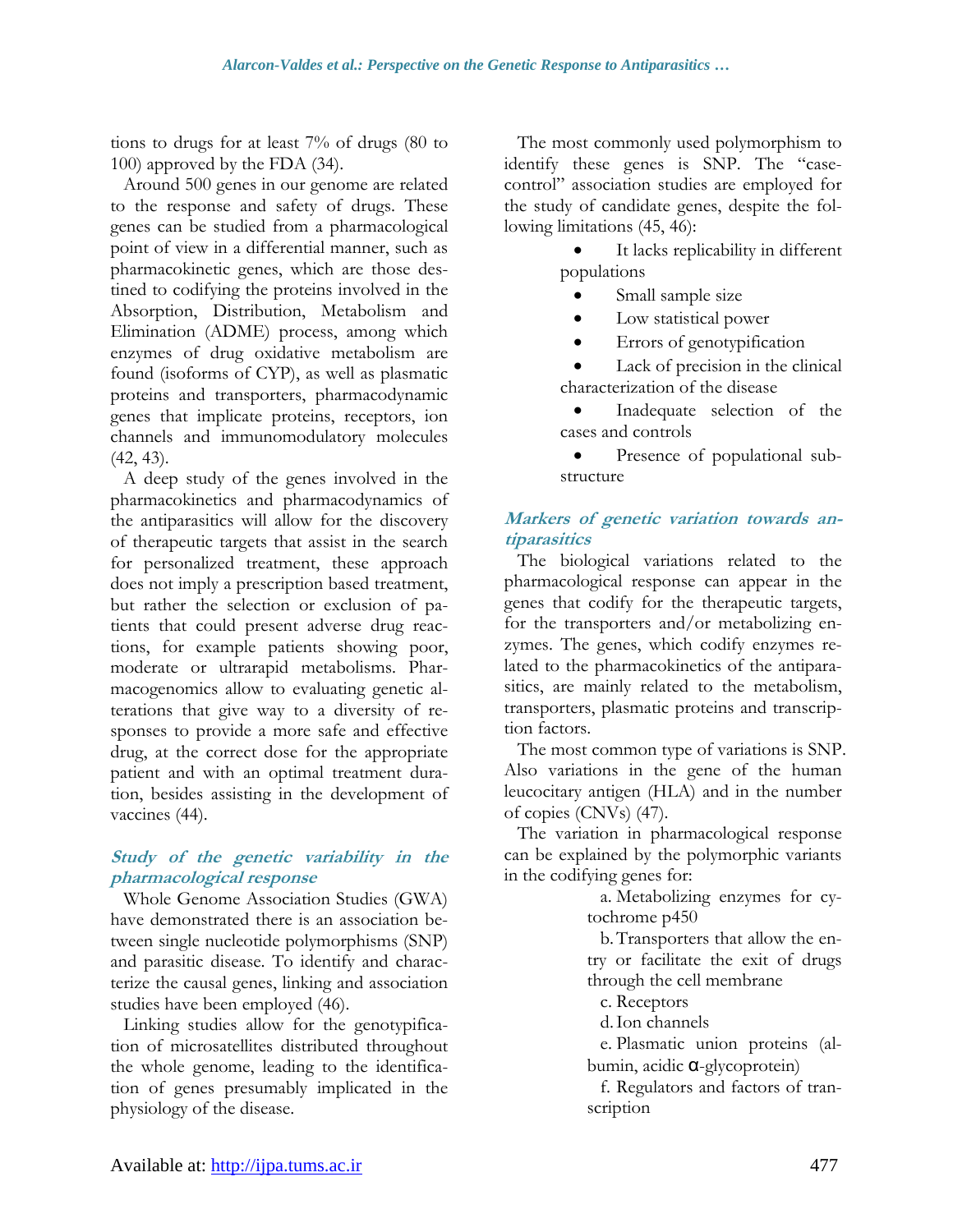Metabolism of antiparasitic drugs is mainly modified by variation in cytochrome p450 enzymes. These enzymes present a high frequency in polymorphic variability, which affects the expression of the isoforms CYP2C, CYP1A, CYP34A, CYP2D6, CYP2E1 and CYP2A6 (Table 4). The form of expression of the polymorphisms in the isoforms mentioned is related to those patients that metabolize poorly (5%-10%), intermediate metabolizers (10%- 15%) or ultrarapid metabolizers (2%-7%).

Polymorphisms in the transporters can influence the codifying genes for transporters of ATP union (also called "ABC" transporters), genes for carrier transporters of solutes (SLC) or genes codifying for glycoprotein P (PgP), related to the efflux of xenobiotics and probable drug resistance.

In consequence, understanding the way in which antiparasitics interact with the pharmacological target facilitates the development of new and more efficient drugs. Thus we must consider the mechanism of action of the chemotherapeutic agent that relates to:

Transporters (of influx and efflux)

Metabolism (pharmacological potency)

Pharmacological targets (enzymes, protein complexes, and metabolites)

With respect to transport of drugs, generally antiparasitics enter cells by passive transport mechanism, through membrane channels and transporters; a modification of these can modify drug specificity (48-55).

| Antiparasitic drugs | <b>CYP</b> Gene |     |     |     |      |     |     |     |         |     |     |
|---------------------|-----------------|-----|-----|-----|------|-----|-----|-----|---------|-----|-----|
|                     | 1A1             | 1A2 | 2C8 | 2C9 | 2C19 | 2D6 | 3A4 | 3A5 | $3A4*3$ | 3A7 | 19A |
| Metronidazole       |                 |     | Inh | Inh |      |     | Inh |     |         |     |     |
|                     |                 |     |     | S   |      |     | S   |     |         |     |     |
| Clotrimazole        |                 |     | Inh | Inh |      |     | Inh |     |         |     |     |
|                     |                 |     |     |     |      |     | Ind |     |         |     |     |
| Tinidazole          |                 |     |     |     |      |     | S   |     |         |     | Inh |
| Albendazole         | Inh             | Inh |     |     |      |     | S   |     |         |     |     |
|                     |                 | S   |     |     |      |     |     |     |         |     |     |
|                     |                 | Ind |     |     |      |     |     |     |         |     |     |
| Tiabendazole        | Ind             | Inh |     |     |      |     |     |     |         |     |     |
|                     |                 | S   |     |     |      |     |     |     |         |     |     |
| Mebendazole         | Ind             |     |     |     |      |     | S   |     |         |     |     |
| Fenbendazole        |                 | Ind |     |     |      |     |     |     |         |     |     |
| Pyrantel-oxantel    |                 |     |     |     |      | S   |     |     |         |     |     |
| Emetine             |                 |     |     |     |      | S   | S   |     |         |     |     |
|                     |                 |     |     |     |      | Ind | Ind |     |         |     |     |
| Praziquantel        |                 | S   |     |     | S    | Inh | S   | S   | S       | S   |     |

**Table 4:** Interactions of induction or inhibition over cytochrome p450 (CYP) intestinal antiparasitic drugs commonly used in Mexico with substrates of the CYP administered with these drugs (55-58).

## **Conclusion**

Genetic variability contributes to interindividual diversity in the response to drugs. Enzymes that metabolize the majority of the antiparasitic drugs happened to be codified by genes that present genetic polymorphism. These polymorphic enzymes can cause alterations to the pharmacokinetics of the drug. In particular, they can alter the metabolism of antiparasitic drugs such as metronidazole, albendazole, mebendazole, emetine, praziquantel, which are among the most-used antiparasitic drugs in Mexico. The better understanding of the pharmacogenetics of antiparasitic drugs contributes to more accurate deci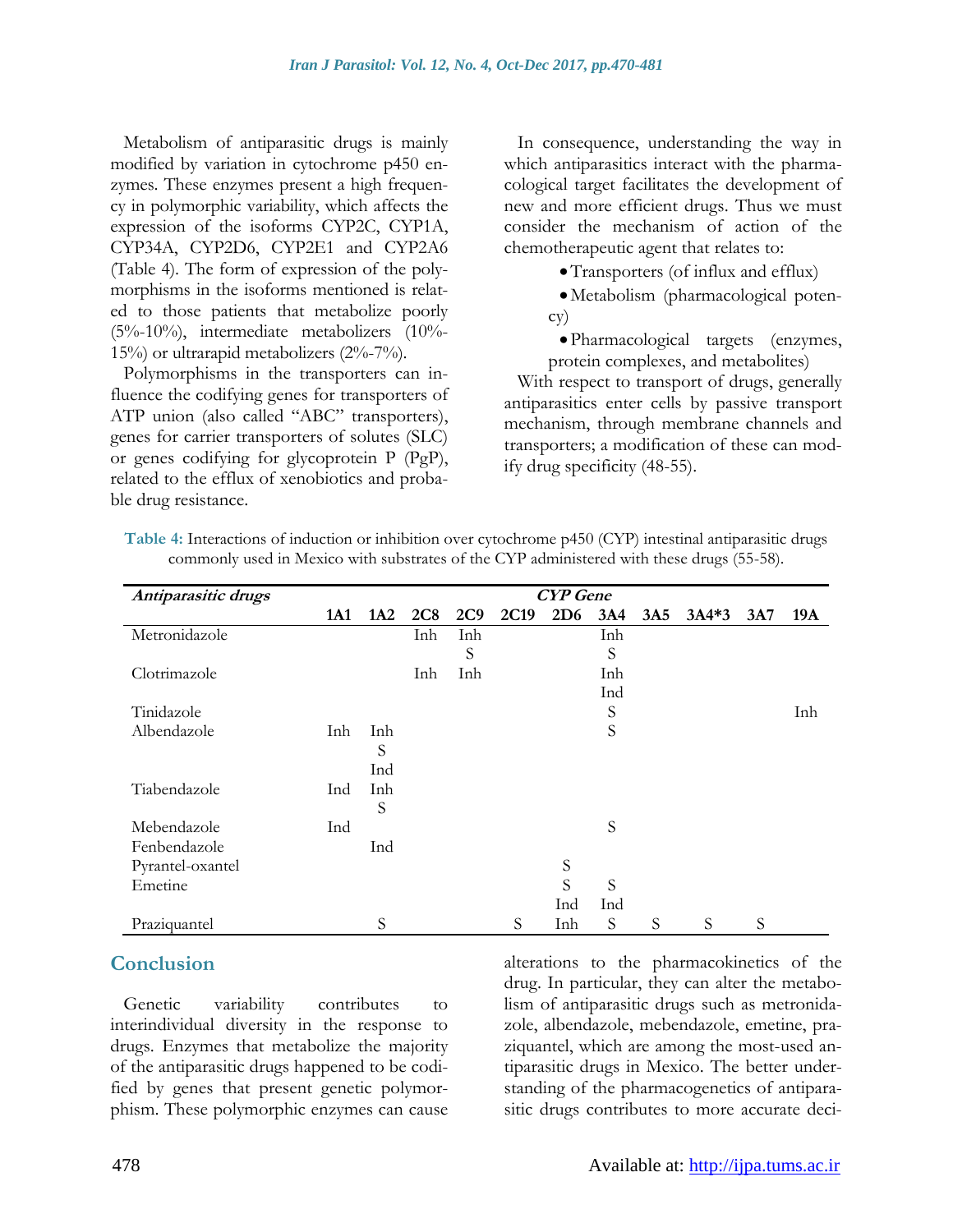sion making in the selection of an antiparasitic drug, which lowers the risk of presentig adverse reactions. This is the search for personalized therapy.

## **Acknowledgements**

The authors declare that there is no conflict of interests.

## **References**

- 1. Watkins BM. Drugs for the control of parasitic diseases: current status and development. Trends Parasitol. 2003; 19(11):477-8.
- 2. Hameed P S, Solapure S, Patil V et al. Triaminopyrimidine is a fast-killing and longacting antimalarial clinical candidate. Nat Commun. 2015.6:6715.
- 3. Skinner-Adams TS, Sumanadasa SD, Fisher GM et al. Doolan. Defining the targets of antiparasitic compounds. Drug Discov Today. 2016; 21(5):725-39.
- 4. Pérez JL1, Carranza C, Mateos F. Revisión de los fármacos útiles en el tratamiento de parasitosis clásicas y emergentes. Rev Esp Quimioter. 2009; 22(2):93-105.
- 5. Sinniah B, Hassan A KR, Sabaridah I et al. Prevalence of intestinal parasitic infections among communities living in different habitat and its comparison with one hundred and one studies conducted over the past 42 years (1970 to 2013) in Malasya. Trop Biomed. 2014; 31(2):190-206.
- 6. Jones BA, Betson M, Pfeiffer DU. Eco-social processes influencing infectious disease emergence and spread. Parasitology. 2017; 144(1):26-36.
- 7. Andraghetti R.OPS/HSD/IR/RSI. Enfermedades emergentes y reemergentes, factores condicionantes para la aparición de estas enfermedades y su prevención y control. In: Curso OPS de comunicación en riesgo. Februery 15th, 2011. [accessed March 7th, 2016]. https://cursos.campusvirtualsp.org/pluginfile. php/20976/mod\_page/content/2/document os\_modulos/Spanish\_PAHO\_EID\_RiskCom m\_110215\_rev\_RAW.pdf
- 8. Maskery B, Coleman MS, Weinberg M et al. Economic analysis of the impact of overseas and domestic treatment and screening options for intestinal helminth infection among USbound refugees from Asia. PLoS Negl Trop Dis. 2016; 10(8):e0004910.
- 9. Organización Panamericana de la Salud-OPS. Un llamado a la acción: Hacer frente a los helmintos transmitidos por el contacto con el suelo en Latino América y el Caribe. Banco Interamericano de Desarrollo. 2011.
- 10. El Safadi D, Cian A, Nourrisson C et.al. Prevalence, risk factors for infection and subtype distribution of the intestinal parasite *Blastocystis* sp. from a large-scale multi-center study in France. BMC Infect Dis. 2016;16(1):451.
- 11. Apt WB. Infecciones por parásitos más frecuentes y su manejo. Rev Med Clin Condes. 2014; 25(3): 485-528.
- 12. Elyana FN, Al-Mekhlafi HM, Ithoi I et al. A tale of two communities: intestinal polyparasitism among Orang Asli and Malay communities in rural Terengganu, Malasya. Parasit Vectors. 2016; 9(1):398.
- 13. Jimenez-Gonzalez DE, Marquez-Rodriguez K, Rodriguez JM et al. Prevalence and risk factors associated with intestinal parasites in a rural community of central Mexico. J Parasitol Vector Biol. 2009;1(2): 9-12.
- 14. Mirza H, Teo JD, Upcroft J et al. A rapid, highthroughput viability assay for *Blastocystis* spp. reveals metronidazole resistance and extensive subtype-dependent variations in drug susceptibilities. Antimicrob Agents Chemother. 2011; 55(2):637-48.
- 15. Apt WB. Parasitología Humana. McGraw Hill Interamericana Editores S.A. México, 2013. ISBN: 978-607-15-0876-8.
- 16. Rodríguez E, Mateos B, González JC, Aguilar YM et al. Transición parasitaria a *Blastocystis hominis* en niños de la zona centro del estado de Guerrero, México. Parasitol Latinoam 2008; 63:20-28.
- 17. Diaz E, Mondragon J, Ramirez E et al. Epidemiology and control of intestinal parasites with nitazoxanide in children in Mexico. Am J Trop Med Hyg. 2003; 68(4):384-5.
- 18. Rodríguez Guzmán LM. Epidemiología de la parasitosis intestinal en México. Epidemiología. Sistema único de información. 2003; 20(20), mayo.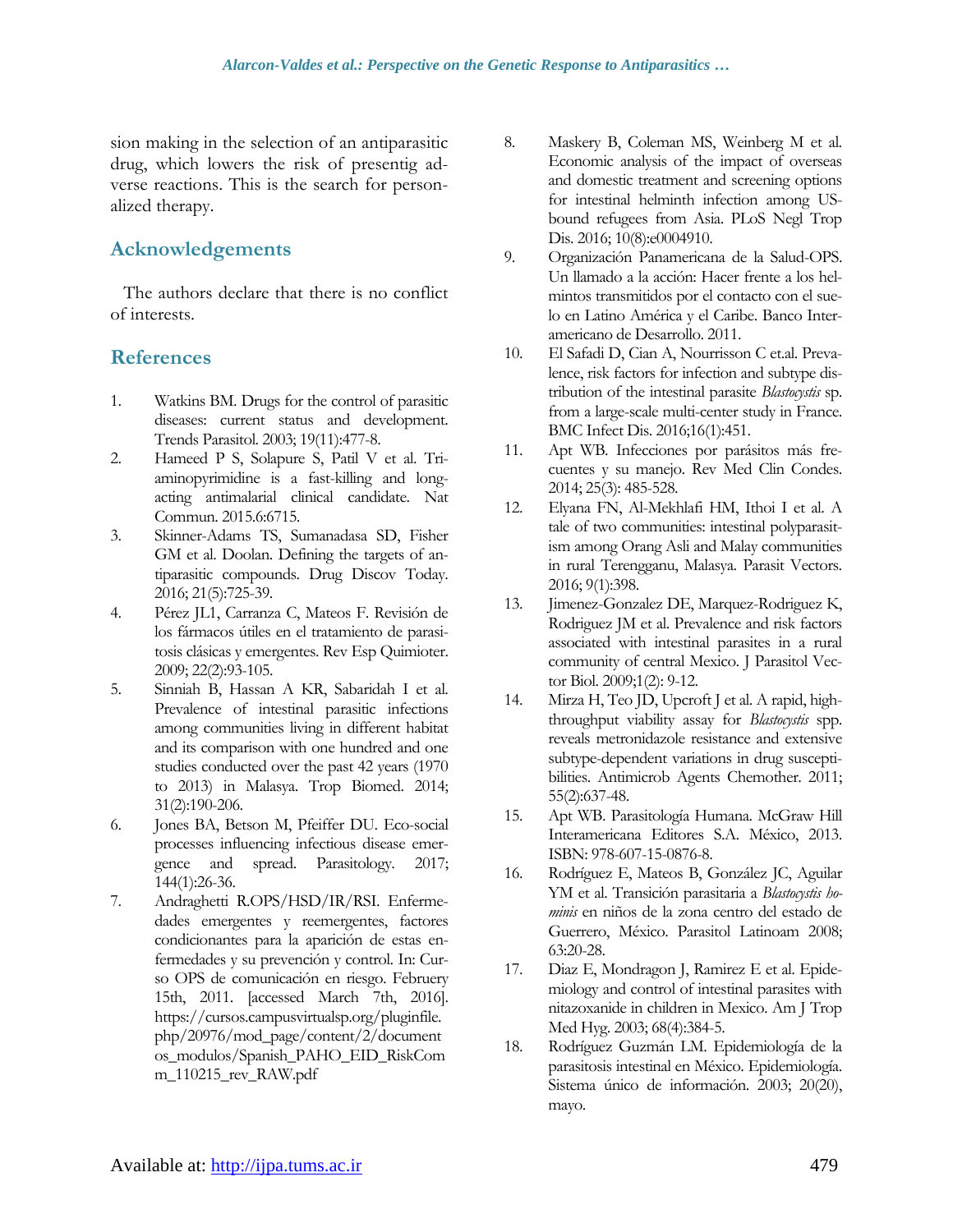19. En: Anuario de morbilidad 1984-2015. Morbilidad por enfermedad [acceso 04 de octubre de 2016]. http://www.epidemiologia.salud.gob.mx/anua

rio/html/morbilidad\_enfermedad.html

- 20. Vásquez-Garibay EM, Campos-Barrera L, Romero-Velarde E et al. Cambios en la prevalencia de deficiencia de yodo y hierro, y parasitosis en escolares de Arandas, Jalisco, México. Salud Publica Mex. 2014;56(3):238-9.
- 21. Pérez-Molina JA, Díaz-Menéndez M, Pérez-Ayala A et al. Monje B, Norman F, López-Vélez R. Tratamiento de las enfermedades causadas por parásitos. Enferm Infecc Microbiol Clin. 2010; 28(1):44-59.
- 22. Utzinger J, Becker SL, Knopp S et al. Neglected tropical diseases: diagnosis, clinical management, treatment and control. Swiss Med Wkly. 2012; 142:w13727.
- 23. Azam A, Peerzada MN, Ahmad K. Parasitic diarrheal disease: drug development and targets. Front Microbiol. 2015;6:1183.
- 24. Kulakova L, Galkin A, Chen CZ et al. Discovery of novel antigiardiasus drug candidates. Antimicrobial Agents and Chemotherapy. 2014;58(12):7303-11.
- 25. Lorenzo FP. Velázquez. Farmacología básica y clínica. 19th. ed. México: Editorial Médica Panamericana; 2017
- 26. Medina NP, Mingala CN. Transporter protein and drug resistance of *Trypanosoma*. Ann Parasitol. 2016;62(1):11-5.
- 27. Pirmohamed M. Phamacogenetics and Phamracogenomics. Br J Clin Pharmacol. 2001;52(4):345-347.
- 28. Motulsky AG, Qi M. Pharmacogenetics,pharmacogenomics and ecogenetics. J Zhejiang Univ Sci B. 2006; 7(2):169-70.
- 29. Kalow W. 2005. Methods in Molecular Biology. Pharmacogenomics: Methods and Protocols. Vol 311. Edit. Innocenti F. Humana Press Inc., Totowa, NJ
- 30. Venter JC, Adams MD, Myers EW et al. The sequence of the human genome. Science. 2001; 291(5507):1304-51.
- 31. Baye TM, Wilke RA. Mapping genes that predict treatment outcome in admixed populations. Pharmacogenomics J. 2010; 10(6):465-77.
- 32. Wang L, McLeod HL, Weinshilboum RM. Genomics and drug response. Genomic Medicine. N Engl J Med. 2011; 364(12):1144-53.
- 33. Yang L, Price ET, Chang CW et al. Gene expression variability in human hepatic drug metabolizing enzymes and transporters. PLoS One. 2013; 8(4):e60368.
- 34. Drew L. Pharmacogenetics: The right drug for you. Nature. 2016;537(7619):S60-2.
- 35. "Instalación y operación de la farmacovigilancia". Norma Oficial Mexicana NOM-220- SSA1-2012.Diario Oficial de la Federación, 7 de enero 2013
- 36. Aguilar DHE, Medina ML. ¿Qué es la farmacovigilancia? Revista COFEPRIS.2016; 2:26
- 37. Zavaleta BM, Rosete RA. Reacciones adversas a medicamentos (RAM) en el hospital médica sur. Avances y dirección de nuestros logros. Médica Sur. 2007; 14(4): 169-175
- 38. http://revistacofepris.salud.gob.mx/images/n o2/secciones/expertos.jpg
- 39. Farmacovigilan. http://www.cofepris.gob.mx/AZ/Documents /fv4.pdf
- 40. Buschini A, Ferrarini L, Franzoni S et al. Genotoxicity revaluation of the three comercial nitroheterocyclic drugs: nifurtimox, benznidazole, and metronidazole. J Parasitol Res. 2009; 2009:463575.
- 41. Zhang G, Nebert DW. Personalized medicine: Genetic risk prediction of drug response. Pharmacol Ther. 2017; 175:75-90.
- 42. Thorn CF, Klein TE, Altman RB. Pharmacogenomics and bioinformatics: Pharm GKB. Pharmacogenomics. 2010;11(4):501-5.
- 43. Aldaz A. La Farmacogenética y la farmacia de hospital. Farm Hosp. 2011; 35(4): 163-164.
- 44. Lesko LJ, Woodcock J. Pharmacogenomicguided drug development: regulatory perspective. Pharmacogenomics J. 2002; 2(1):20-4.
- 45. Girelli D, Martinelli N, Peyvandi F et al. Genetic architecture of coronary artery disease in the genome-wide era: implications for the emerging ''golden dozen'' loci. Semin Thromb Hemost. 2009; 35(7):671-82.
- 46. Olivo-Diaz A, Romero-Valdovinos M, Gudiño-Ramirez A et al. Findings related to IL-8 and IL-10 gene polymorphisms in a Mexican patient population with irritable bowel syndrome infected with *Blastocystis.* Parasitol Res. 2012;111(1):487-91.
- 47. Roden DM, Wilke RA, Kroemer HK et al. Pharmacogenomics: The genetics of variable